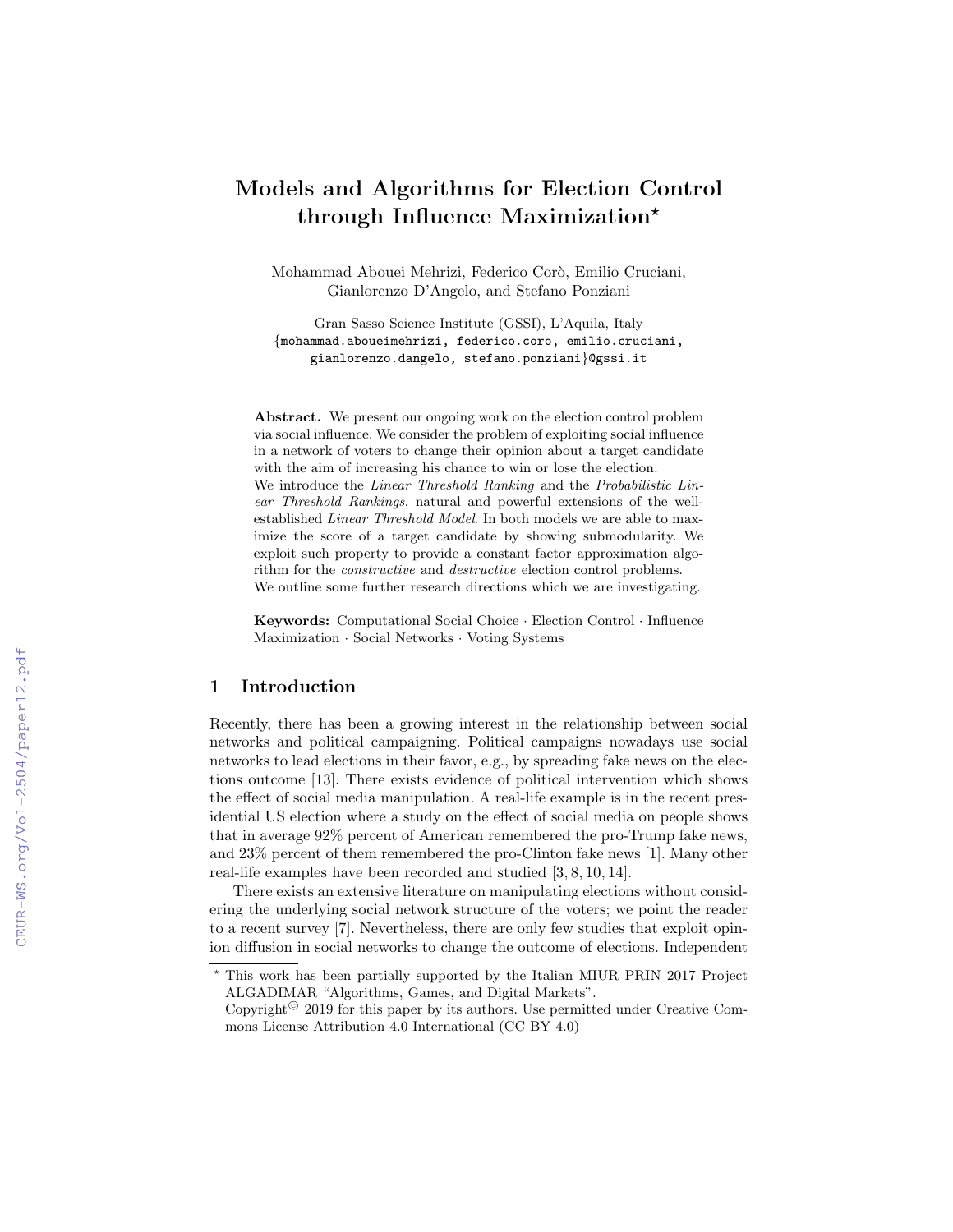#### 2 M. Abouei Mehrizi et al.

Cascade Model (ICM) [9] has been considered as diffusion process in the problem of constructive/destructive election control [15], that consists in changing voters' opinions with the aim of maximizing/minimizing the margin of victory of target candidate w.r.t. its most voted opponent. A variant of the Linear Threshold Model (LTM) [9] with weights on the vertices has been considered on a graph in which each node represents a cluster of voters with a specific list of candidates and there is an edge between two nodes if they differ by the ordering of a single pair of adjacent candidates [6].

In this work we focus on the election control problem via social influence, introduced in [15]: Given a social network of voters, we want to select a subset of voters that, with their influence, will change the opinion of the network's users about a target candidate, maximizing its chances to win/lose. As in [15], we consider the scenario in which only the opinions about a single candidate can be changed, simulating the spread of a single news among the users of the network. With this aim we start by defining a model in which the preference list of each voter is known [4, 5]. However, this assumption is not always satisfied in a realistic scenario as voters can be undecided on their preferences or they may not reveal them to the manipulator. Thus, we extend this model to design a scenario in which the manipulator can only guess a probability distribution over the candidates for each voter [11]. We consider LTM as diffusion model to take into account the degree of influence that voters exercise on the others to describe the scenario in which a high influence on someone can radically change its opinion. Wilder et al. [15] studied a scenario in which a voter can only change the position of the target candidate in its ranking by one position, regardless of the amount of influence received, using ICM under plurality rule.

In this paper we report our ongoing research on which we wish to get feedback so as to possibly include these results in future publications. We point interested reader to our preliminary published results in  $[11, 4, 5]$ .

## 2 Background

Voting Systems are sets of rules that regulate all aspects of elections and determine their outcome. Herein we consider two single-winner voting systems: (i) Plurality rule: Each voter can only express a single preference among the candidates; the winner is the candidate with the highest number of votes.  $(ii)$ Scoring rule: Each voter expresses his preference as a ranking; each candidate is then assigned a score, computed as a function of its position in the ranking. This is a general definition that include several election methods by choosing an adequate scoring function: (a) plurality rule: 1 point to the first candidate and  $0$ to the others; (b) t-approval: 1 point to the first t candidates and 0 to the others (each voter approves t candidates); (c) borda count:  $m - l$  points to a candidate in position  $l$ , with  $m$  the number of candidates.

Influence Maximization is the problem of finding a subset of nodes in a graph that maximizes the spread of information. In this work we focus on the diffusion model known as *Linear Threshold Model* (LTM) [9]. Given a graph  $G = (V, E)$ ,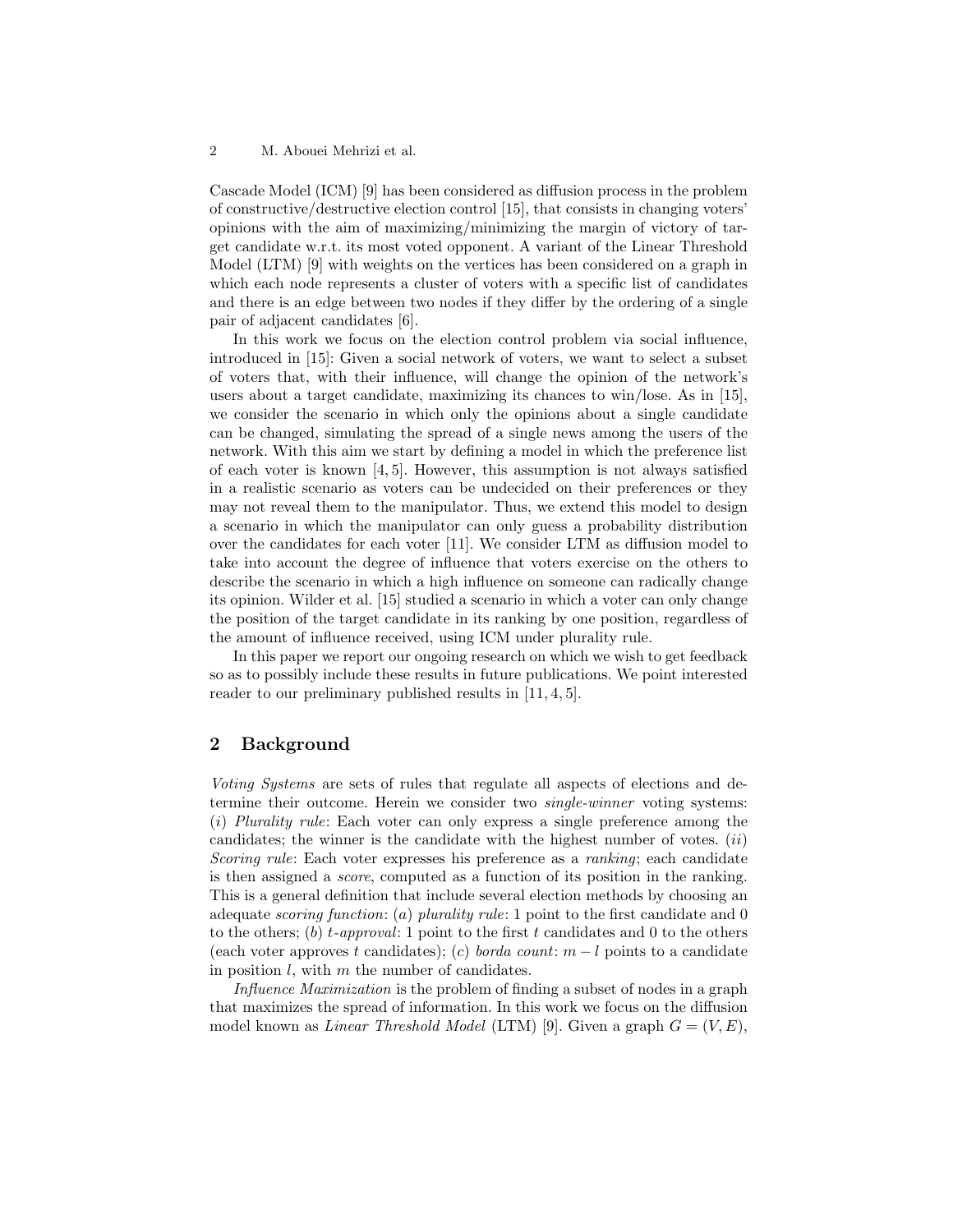in LTM each node  $v \in V$  has a threshold  $t_v \in [0,1]$  sampled independently and uniformly at random and each edge  $(u, v) \in E$  has a weight  $b_{uv} \in [0, 1]$ such that  $\sum_{(u,v)\in E} b_{uv} \leq 1$ . Each node can be either *active*, that is it spreads the information, or *inactive*. Let  $A_t \subseteq V$  be the set of *active* nodes at time t, where  $A_0$  is the set of active nodes at the beginning of the process. A node v becomes active if the sum of the weights of the incoming edges from active nodes  $\sum_{u \in A_{t-1}: (u,v) \in E} b_{uv} \geq t_v$ . We define the eventual set of active nodes as  $A := A_{\tilde{t}},$ is greater than or equal to its threshold, i.e.,  $v \in A_t$  if and only if  $v \in A_{t-1}$  or where  $\tilde{t}$  is the first time in which the set of active nodes does not change anymore, i.e.,  $A_{\tilde{t}} = A_{\tilde{t}+1}$ . Given a budget B, the influence maximization problem consists in finding a set of nodes  $A_0$  of size at most B such that  $\mathbf{E}[A]]$  is maximum.

A central result is that the distribution of A, starting from any set  $A_0$ , is equivalent to the distribution of reachable nodes in the set of random subgraphs called *live-edge graphs* [9]. In a live-edge graph each node  $v$  has at most one incoming edge: Each incoming edge  $(u, v)$  is sampled with probability proportional to its weight  $b_{uv}$  and no incoming edge is sampled with probability  $1-\sum_{u\in V:(u,v)\in E}b_{uv}$ . The result states that the influence maximization problem in live-edge graphs is monotone and  $submodular$ ;<sup>1</sup> hence, it can be approximated to a factor of  $1 - 1/e$  using a simple hill-climbing greedy algorithm [12]. While it is  $\#P$ -hard to compute the expected number of active nodes, there exists a simulation-based approach in which the spread of influence can be evaluated by sampling a polynomial number of live-edges [9, Proposition 4.1].

## 3 Models and Algorithms for Election Control

We present two models for the election control problem, both a variant of the Linear Threshold Model. At the end of LTM, we modify the lists of preference of voters according to some predefined rules. We represent the underlying social network as a directed graph  $G = (V, E)$ . Let  $C = \{c_1, \ldots, c_m\}$  be the set of m candidates; we refer to our *target candidate*, i.e., the one that we want to make win/lose the elections, as  $c_{\star}$ . Each voter  $v \in V$  has a list of preferences for the elections represented as a function  $\pi_v : C \to \mathbb{R}$ . Then, we define the initial expected *score* of a candidate  $c_i$  as the number of votes that  $c_i$  obtains from the voters before the process starts, that is,  $F(c_i, \emptyset) := \sum_{v \in V} \pi_v(c_i)$ , and the expected score of a candidate  $c_i$  at the end of the process as  $F(c_i, S) := \sum_{v \in V} \tilde{\pi}_v(c_i)$ , where  $S$  is the set of seed nodes.

In the problem of election control we want to maximize the chances of the target candidate to win/lose the elections. To achieve that, we maximize its expected Margin of Victory (MoV). As in [15], we define  $\text{MoV}(S)$  as the expected increase of the difference between the score of  $c_{\star}$  and that of its most voted opponent. Formally, if c and  $\hat{c}$  are respectively the candidates different from  $c_{\star}$ with the highest score before and after the LTM process, the MoV is

MoV(S) := 
$$
F(c, \emptyset) - F(c_{\star}, \emptyset) - (F(\hat{c}, S) - F(c_{\star}, S))
$$
.

<sup>&</sup>lt;sup>1</sup> For a ground set N, a function  $z : 2^N \to \mathbb{R}$  is submodular if for any S, T s.t.  $S \subseteq T \subseteq N$  and  $\forall e \in N \setminus T$  it holds that  $z(S \cup \{e\}) - z(S) \geq z(T \cup \{e\}) - z(T)$ .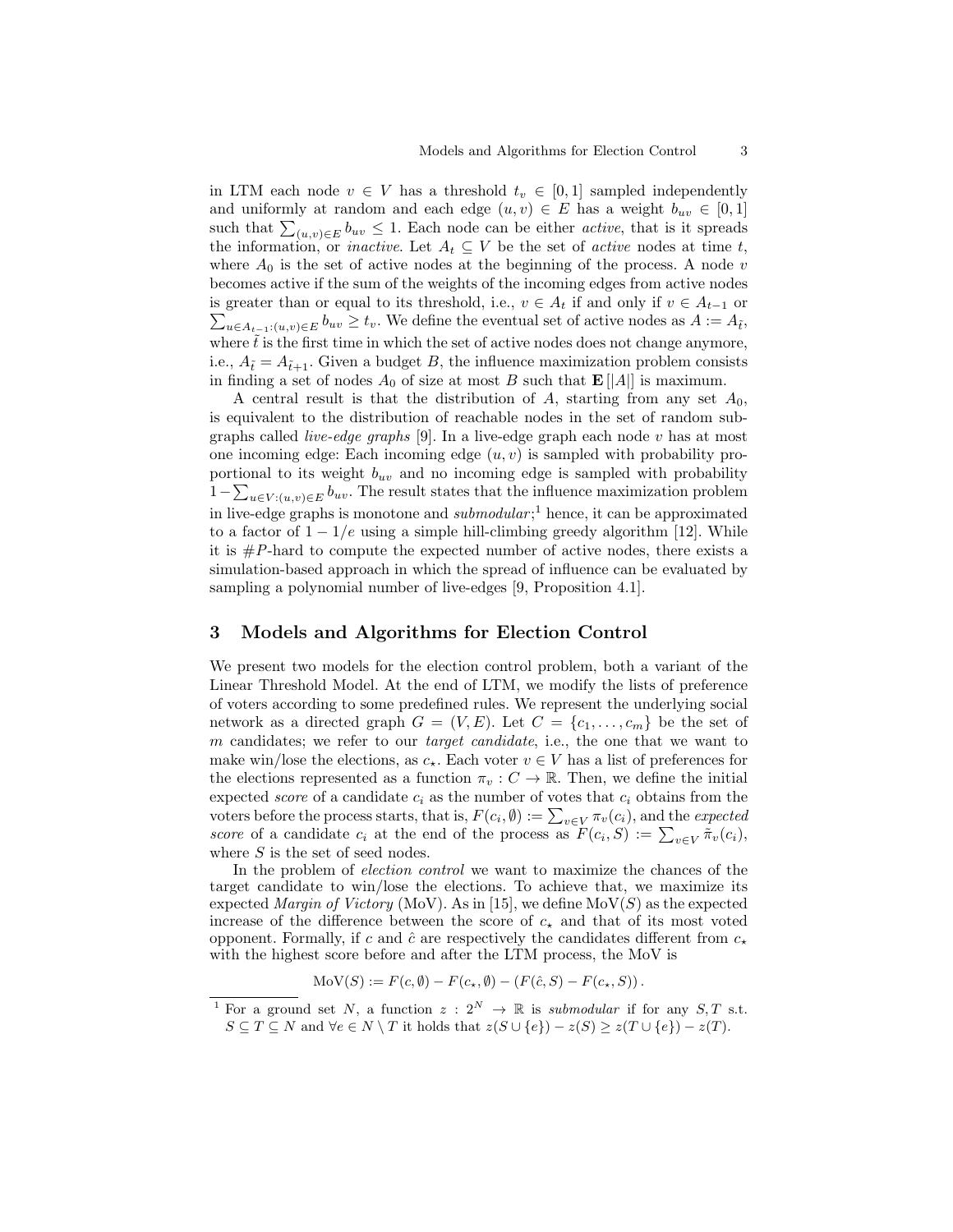4 M. Abouei Mehrizi et al.

Given a budget B, the election control problem asks to find an initial set of seed nodes  $S$ , of size at most  $B$ , that maximizes the MoV, i.e.,

 $\arg \max_{S} \text{MoV}(S)$  s.t.  $|S| \leq B$ .

#### 3.1 Linear Threshold Ranking

We first introduce a deterministic model called *Linear Threshold Ranking*  $(LTR)$ , based on LTM, that takes into account the degree of influence that voters exercise on each other. As in LTM, each node  $v \in V$  has a threshold  $t_v \in [0,1]$ ; each edge  $(u, v) \in E$  has a weight  $b_{uv}$  with the constraint that  $\sum_{u:(u,v)\in E} b_{uv} \leq 1$ . Moreover, each node v has a permutation  $\pi_v$  of C, i.e., its list of preferences for the elections; in this case  $\pi_v(c_i)$  denote the position of candidate  $c_i$  in the preference list of node v. After the LTM process stops, i.e., no more nodes are being activated, the position of  $c_{\star}$  in the preference list of each node changes according to a function of its incoming active neighbors. Let A be the set of active nodes at the end of LTM. The threshold  $t_v$  of each node  $v \in V$  models its strength in retaining its original opinion about candidate  $c_{\star}$ : The higher is the threshold the lower is the probability that  $v$  is influenced by its neighbors. The weight of an edge  $b_{uv}$  measures the influence that node u has on node v. The new position of  $c_{\star}$  after the process will be

$$
\tilde{\pi}_v(c_\star) := \pi_v(c_\star) - \min\left(\pi_v(c_\star) - 1, \left\lfloor \frac{\alpha(\pi_v(c_\star))}{t_v} \sum_{u \in A, (u,v) \in E} b_{uv} \right\rfloor \right),
$$

where  $\alpha : \{1, \ldots, m\} \to [0, 1]$  is a function that depends on the position of  $c_{\star}$ in  $\pi_v$  and models the rate at which  $c_{\star}$  shifts up; the candidates overtaken by  $c_{\star}$ will shift one position down. In this general model we are able to approximate the maximum score that  $c_{\star}$  can achieve up to a factor of  $1-1/e$  through the use of Greedy, a greedy algorithm that iteratively selects the node that maximizes the increment in score [12]. We exploit this fact to provide the following results.

**Theorem 1.** GREEDY gives a  $\frac{1}{3}(1-1/e)$ -approximation for the constructive and a  $\frac{1}{2}(1-1/e)$ -approximation for the destructive election control problems in arbitrary scoring rule voting systems, under the LTR model.

#### 3.2 Probabilistic Linear Threshold Rankings

In this section we extend the previous model and consider a non-deterministic scenario in which we take into account the inherent uncertainty of a voter and we model its decision as a probabilistic function over the list of candidates. Each node  $v \in V$  has a probability distribution over the candidates  $\pi_v$ ; here  $\pi_v(c_i)$ denotes the probability that v votes for candidate  $c_i$ ; then for each  $v \in V$  we have that  $\pi_v(c_i) \geq 0$  for each candidate  $c_i$  and  $\sum_{i=1}^m \pi_v(c_i) = 1$ . We focus on the plurality voting rule. Given an initial set of seed nodes  $S$ , the diffusion process proceeds as in LTM; then, at the end of the process, active nodes increase their probability of voting for the target candidate by adding the influence coming from the active neighbors and then by normalizing to have again a probability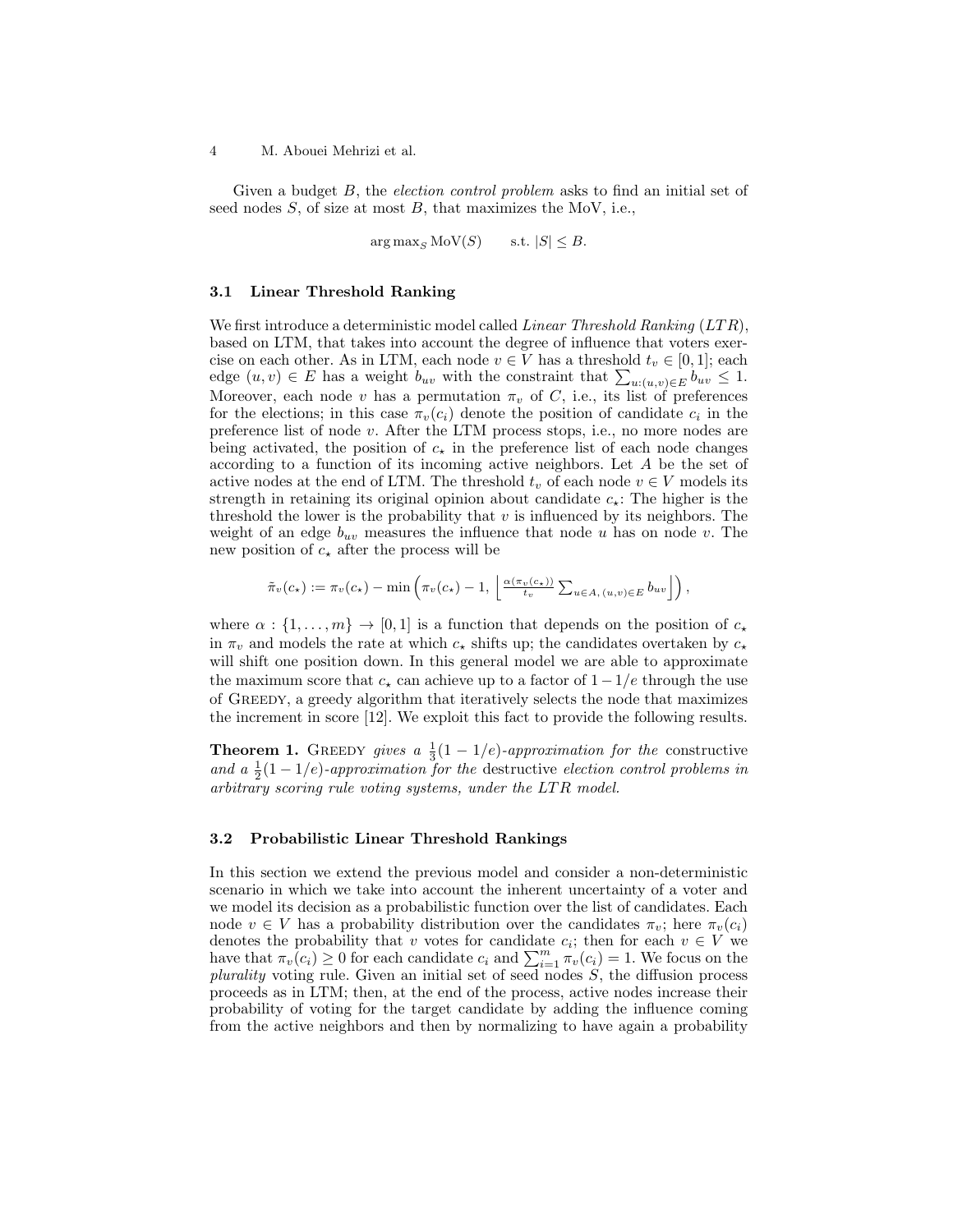distribution. Formally, for each node  $v \in A$ , where A is the set of active nodes at the end of LTM, the preference list  $\pi_v$  changes as follows:

$$
\tilde{\pi}_v(c_\star) = \frac{\pi_v(c_\star) + \sum_{u \in A \cap N_v^i} b_{uv}}{1 + \sum_{u \in A \cap N_v^i} b_{uv}}, \text{ and } \tilde{\pi}_v(c_i) = \frac{\pi_v(c_i)}{1 + \sum_{u \in A \cap N_v^i} b_{uv}}, \forall c_i \neq c_\star, \quad (1)
$$

where  $N_v^i$  denote the sets of incoming neighbors for a node  $v \in V$ . All inactive nodes  $v \in V \setminus A$  will have  $\tilde{\pi}_v(c_i) = \pi_v(c_i)$  for all candidates, including  $c_*$ . We call this process Probabilistic Linear Threshold Ranking (PLTR).

For this model, we show that the election control problem is hard to approximate to within a polynomial fraction of the optimum through a reduction from Densest-k-Subgraph problem, hard to approximate within any constant factor. However, we are able to show that a small relaxation of the model allows us to give a constant factor approximation algorithm. We call this model Relaxed PLTR (R-PLTR), here, the probability distribution of a node is updated if it has at least an active incoming neighbor, also if the node is not active itself: Every node  $v \in V$  updates its probability distribution according to (1) and not just every node  $v \in A$  as in PLTR. The rationale is that a voter might slightly change its opinion about the target candidate if it receives some influence from its active incoming neighbors even if the received influence is not enough to activate it (thus making it propagate the information to its outgoing neighbors). Therefore, we include this small amount of influence in the objective function. The election control problem in R-PLTR is still NP-hard; however, adapting GREEDY for the weighted-LTM case, we are able to guarantee a constant factor approximation ratio in this setting for both the constructive and destructive scenarios.

**Theorem 2.** GREEDY gives a  $\frac{1}{6}(1-1/e)$ -approximation for the constructive and a  $\frac{1}{4}(1-1/e)$ -approximation for the destructive election control problems in the plurality rule voting system, under the R-PLTR model.

## 4 Future Research

We presented our ongoing work on the problem of controlling elections through social influence: Given a social network of voters, we want to select a subset of them that, influencing the others about a specific candidate, will make him win/lose the elections. We introduced Linear Threshold Ranking and the Probabilistic Linear Threshold Rankings, models that describe the change of opinions taking into account the amount of exercised influence, and two greedy algorithms with constant factor approximation to the problems of constructive and destructive election control in the model. As future research directions we would like to study our model in scenarios which are not currently captured, including multi-winner and proportional representation systems. It is also worth to analyze approaches that mix constructive and destructive control. Finally, it would be interesting to study how to prevent election control for the integrity of voting processes, e.g., through the placement of monitors in the network [2, 18] or by considering strategic settings [16, 17].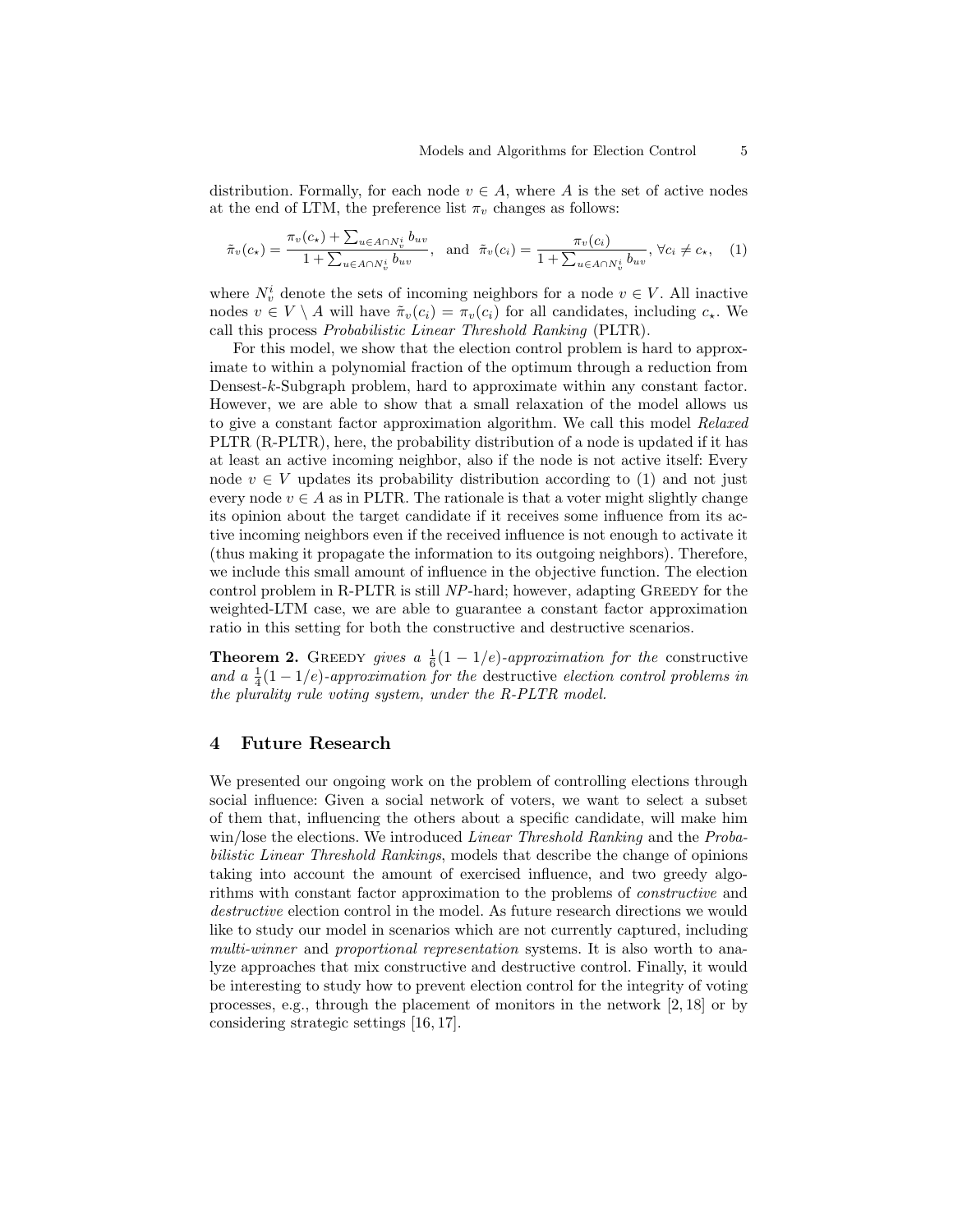6 M. Abouei Mehrizi et al.

# References

- 1. Allcott, H., Gentzkow, M.: Social media and fake news in the 2016 election. Working Paper 23089, National Bureau of Economic Research (January 2017). https://doi.org/10.3386/w23089, http://www.nber.org/papers/w23089
- 2. Amoruso, M., Anello, D., Auletta, V., Ferraioli, D.: Contrasting the spread of misinformation in online social networks. In: Proceedings of the 16th Conference on Autonomous Agents and MultiAgent Systems, AAMAS 2017, S˜ao Paulo, Brazil, May 8-12, 2017. pp. 1323–1331 (2017), http://dl.acm.org/citation.cfm?id=3091308
- 3. Bond, R.M., Fariss, C.J., Jones, J.J., Kramer, A.D.I., Marlow, C., Settle, J.E., Fowler, J.H.: A 61-million-person experiment in social influence and political mobilization. Nature 489(7415), 295–298 (2012). https://doi.org/10.1038/nature11421, https://doi.org/10.1038/nature11421
- 4. Cor`o, F., Cruciani, E., D'Angelo, G., Ponziani, S.: Exploiting social influence to control elections based on scoring rules. In: Proceedings of the Twenty-Eighth International Joint Conference on Artificial Intelligence, IJCAI-19. pp. 201–207. International Joint Conferences on Artificial Intelligence Organization (7 2019). https://doi.org/10.24963/ijcai.2019/29, https://doi.org/10.24963/ijcai.2019/29
- 5. Cor`o, F., Cruciani, E., D'Angelo, G., Ponziani, S.: Vote for me!: Election control via social influence in arbitrary scoring rule voting systems. In: Proceedings of the 18th International Conference on Autonomous Agents and MultiAgent Systems. pp. 1895–1897. AAMAS '19, International Foundation for Autonomous Agents and Multiagent Systems, Richland, SC (2019), http://dl.acm.org/citation.cfm?id=3306127.3331955
- 6. Faliszewski, P., Gonen, R., Kouteck´y, M., Talmon, N.: Opinion diffusion and campaigning on society graphs. In: Proceedings of the Twenty-Seventh International Joint Conference on Artificial Intelligence, IJCAI 2018, July 13-19, 2018, Stockholm, Sweden. pp. 219–225 (2018). https://doi.org/10.24963/ijcai.2018/30, https://doi.org/10.24963/ijcai.2018/30
- 7. Faliszewski, P., Rothe, J.: Control and bribery in voting. In: Handbook of Computational Social Choice, pp. 146–168. Cambridge University Press (2016). https://doi.org/10.1017/CBO9781107446984.008, https://doi.org/10.1017/CBO9781107446984.008
- 8. Ferrara, E.: Disinformation and social bot operations in the run up to the 2017 french presidential election. First Monday  $22(8)$  (2017), http://firstmonday.org/ojs/index.php/fm/article/view/8005
- 9. Kempe, D., Kleinberg, J.M., Tardos, E.: Maximizing the spread ´ of influence through a social network. Theory of Computing 11, 105–147 (2015). https://doi.org/10.4086/toc.2015.v011a004, https://doi.org/10.4086/toc.2015.v011a004
- 10. Kreiss, D.: Seizing the moment: The presidential campaigns use of twitter during the 2012 electoral cycle. New Media & Society  $18(8)$ , 1473–1490 (2016)
- 11. Mehrizi, M.A., Cor`o, F., Cruciani, E., D'Angelo, G.: Election control with voters' uncertainty: Hardness and approximation results. CoRR abs/1905.04694 (2019), http://arxiv.org/abs/1905.04694
- 12. Nemhauser, G.L., Wolsey, L.A., Fisher, M.L.: An analysis of approximations for maximizing submodular set functions - I. Math. Program. 14(1), 265–294 (1978). https://doi.org/10.1007/BF01588971, https://doi.org/10.1007/BF01588971
- 13. Pennycook, G., Cannon, T., Rand, D.G.: Prior exposure increases perceived accuracy of fake news. Journal of Experimental Psychology: General (2018)